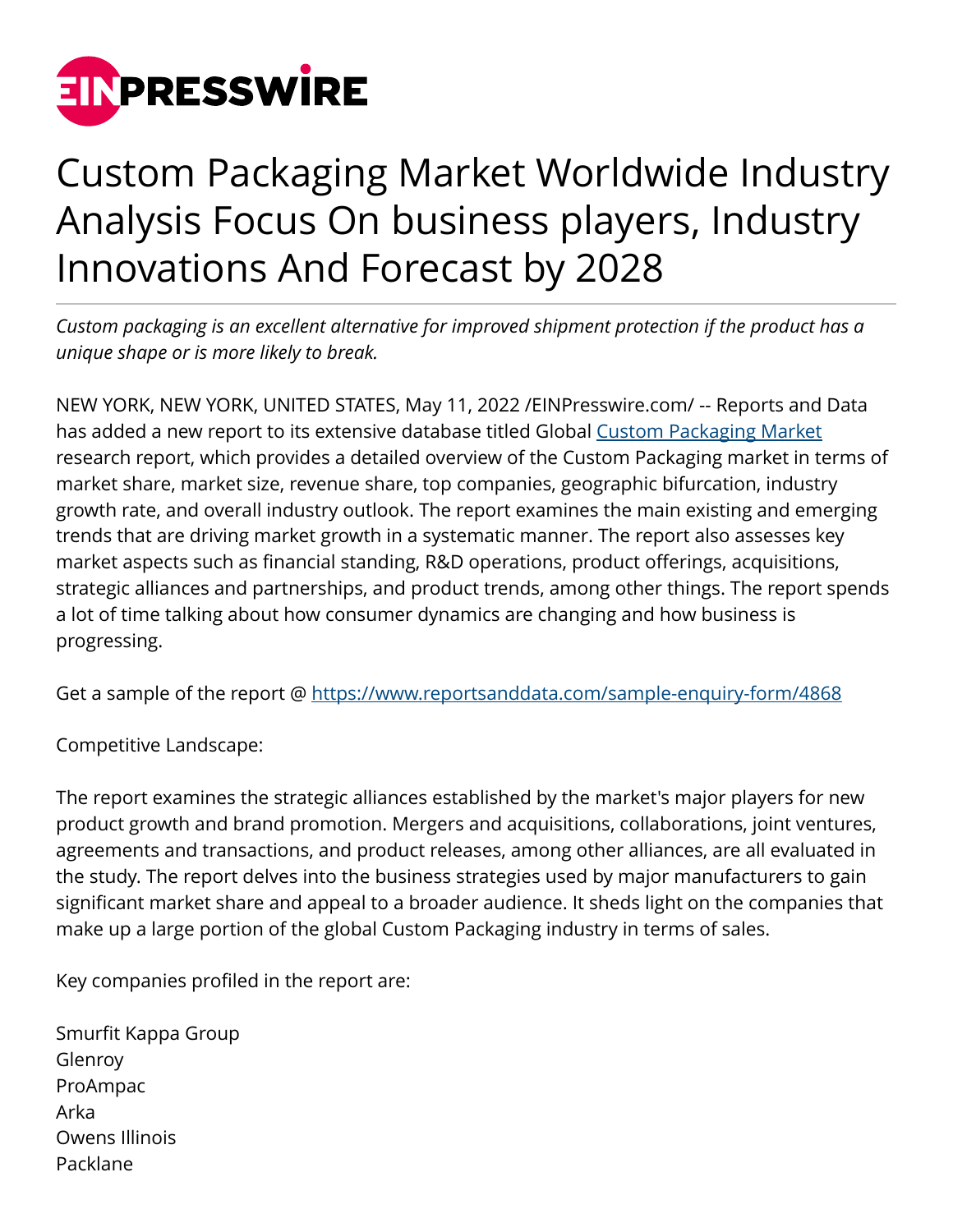Packola Huhtamaki PakFactory SoOPAK Company International Packaging The Custom Boxes Refine Packaging The Mondi Group Pakible Salazar Packaging Design Packaging PrimeLine Packaging Sticker Mule Brand in Color Fantastapack Packwire com

Download Summary @ <https://www.reportsanddata.com/download-summary-form/4868>

## Market Dynamics:

As the coronavirus pandemic spreads and its humanitarian impact grows, companies that help meet basic necessities, such as providing food and other key commodities to customers securely, are becoming increasingly impacted. The USD 900 billion per year global packaging business is on the front lines, with food packaging being its major area of activity. The coronavirus outbreak has already resulted in some of the biggest drops in demand for certain types of packaging in recent memory, while speeding growth for others—such as packaging for e-commerce goods, which are quickly becoming lifelines in this new world. Many packaging companies are facing new hurdles as a result of these changes.

## Market Segmentation:

The report examines the Custom Packaging market segmentation based on product types, applications, technology, end-users, and key regions in detail. It goes over the product form and application segment that are expected to dominate market revenue share during the forecast period in great detail.

Package Type Outlook (Revenue, USD Billion; 2018-2028)

Bottles Containers & Jars Bags & Pouches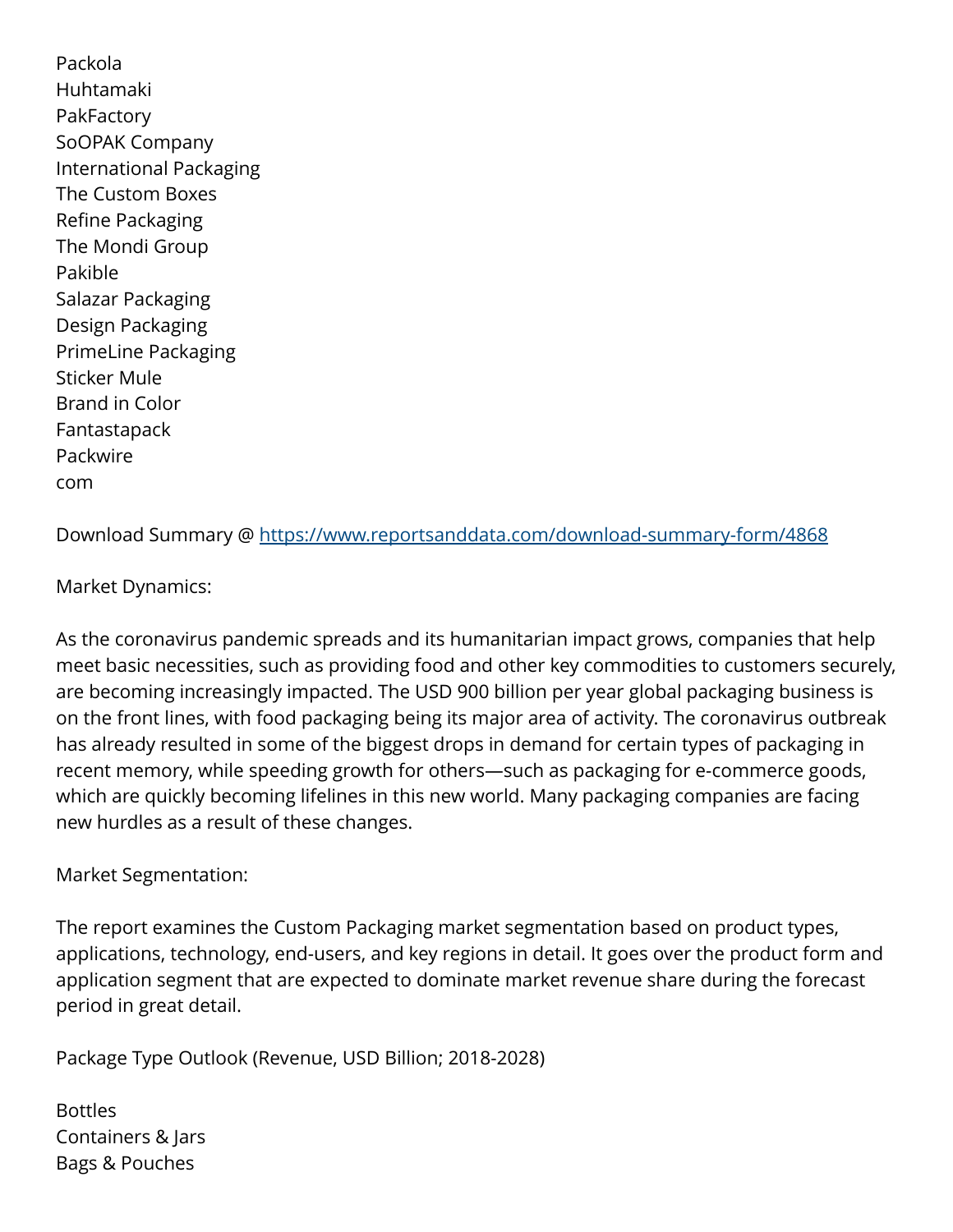Corks Glass Cartons Envelopes Boxes

End-User Outlook (Revenue, USD Billion; 2018-2028)

Food Beverage **Healthcare** Cosmetic Personal & Homecare Others

Get TOC of this Report @ <https://www.reportsanddata.com/toc-form/4868>

Regional Outlook:

The Custom Packaging market has been segmented into key global regions, with data on growth rates, market share, existing and emerging trends, output and consumption ratios, industrial chain analysis, demand and supply, import and export, revenue contribution, and the presence of key players in each region. The report includes a country-by-country overview of the market to help readers better understand the geographic distribution and success of the Custom Packaging market.

The global Custom Packaging market is segmented into:

North America (U.S.A., Canada, Mexico) The European Union (Italy, U.K., Germany, France, Rest of Europe) Asia and the Pacific (China, India, Japan, South Korea, Australia, Rest of APAC) The continent of Latin America (Chile, Brazil, Argentina, Peru, Rest of Latin America) Africa and the Middle East (Saudi Arabia, U.A.E., South Africa, Rest of MEA)

Request a report customization @ [https://www.reportsanddata.com/request-customization](https://www.reportsanddata.com/request-customization-form/4868)[form/4868](https://www.reportsanddata.com/request-customization-form/4868)

Read Our More Report

Cross-Linked Shrink Films Market By Product Type (Anti-Fog Cross-Linked Shrink Films and Low-Temperature Cross-Linked Shrink Films), By Thickness (Less than 12 Microns, 12-15 Microns, 16- 25 Microns, and Above 25 Microns), By End-use (Food & Beverage, Personal Care & Cosmetics, Household, and Pharmaceutical), and Region and Country: Global Market Research, Analysis,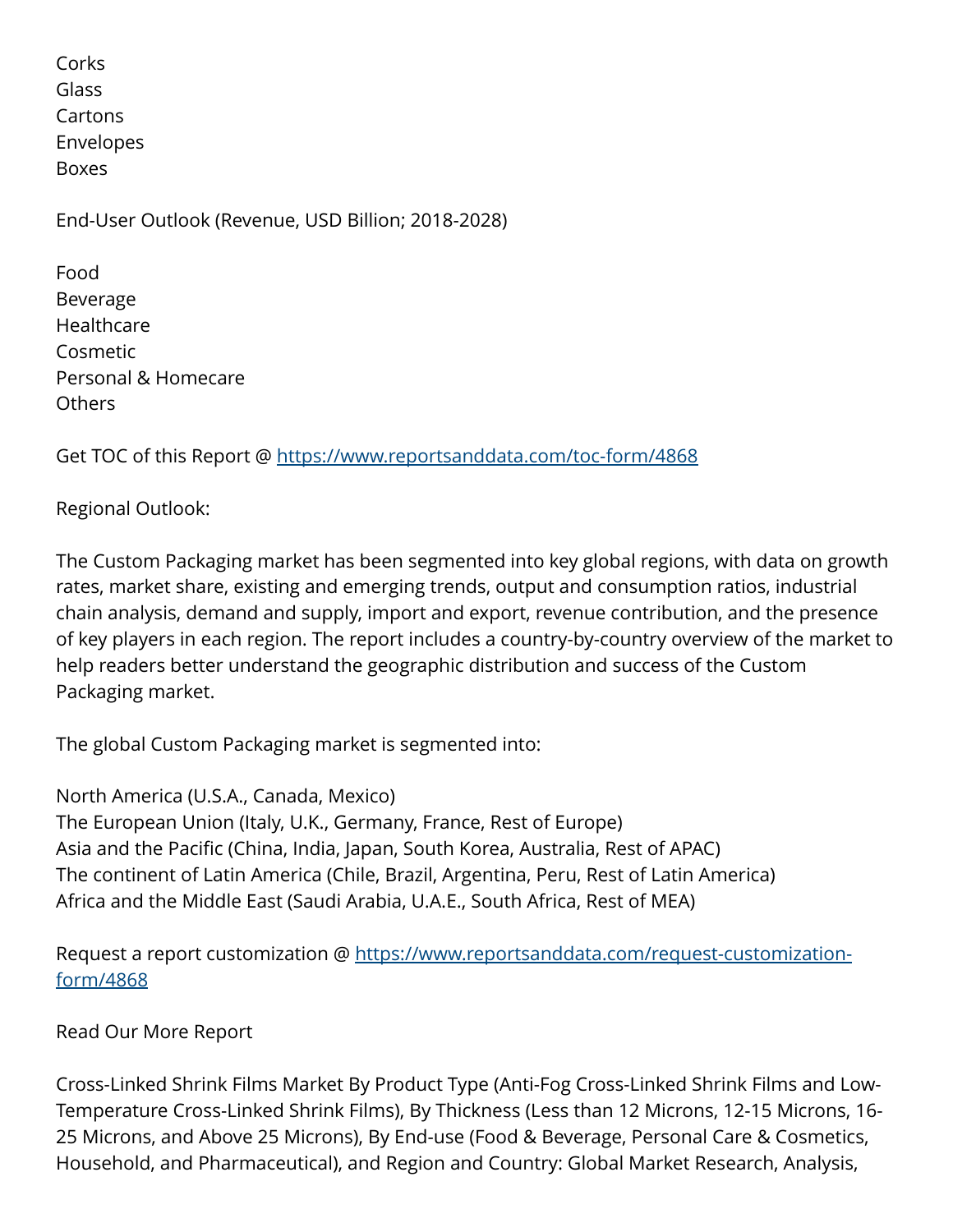## and Forecast, 2021-"2028

Sterilization Wrap Market By Product Type (Plastic & Polymers Paper & Paperboard), By End-Use (Hospitals, Ambulatory Surgical Centers, and Clinics), By Sales Channel (Hospital Pharmacies, Retail Pharmacies, and Online Sales) and Region and Country: Global Market Research, Analysis, and Forecast, 2021-"2028

Reusable Wine Bags Market By Product Type (Plastic, Leather, Textile, Paper and Other), By Application (Wineries, Gift Shops, and Others), and By Region Forecast to 2028

Thank you for taking the time to read our article. On request, customization is available. To learn more about the report, please contact us, and our team will ensure that it is tailored to your specific requirements.

About Us:

Reports and Data is a market research and consulting company that provides syndicated research reports, customized research reports, and consulting services. Our solutions purely focus on your purpose to locate, target and analyze consumer behavior shifts across demographics, across industries and help client's make a smarter business decision. We offer market intelligence studies ensuring relevant and fact-based research across a multiple industries including Healthcare, Technology, Chemicals, Power and Energy. We consistently update our research offerings to ensure our clients are aware about the latest trends existent in the market.

Contact Us:

John W

Head of Business Development

Direct Line: +1-212-710-1370

E-mail: sales@reportsanddata.com

Reports and Data | Web: [www.reportsanddata.com](http://www.reportsanddata.com)

Connect with us: Facebook| LinkedIn | Twitter

Tushar Rajput Reports and Data +1 212-710-1370 [email us here](http://www.einpresswire.com/contact_author/3481259)